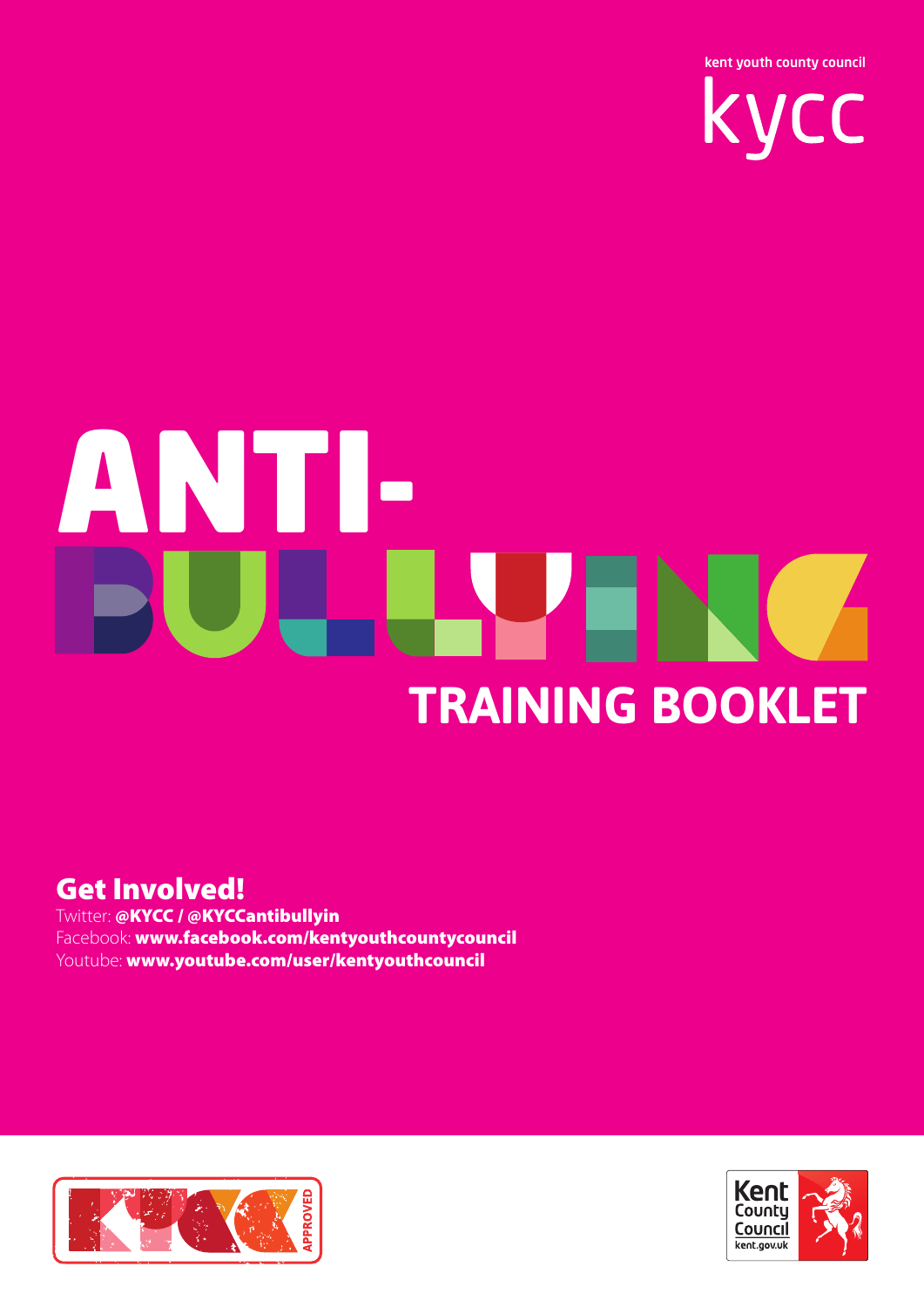#### **Contents**

| How to use this book                        | 3  |
|---------------------------------------------|----|
| Ice breaker                                 | 4  |
| Introduction to bullying: What is bullying? | 5  |
| Purpose and outcome of session              | 6  |
| <b>Emotional bullying</b>                   | 7  |
| Verbal bullying                             | 8  |
| Physical bullying                           | 9  |
| Cyber bullying                              | 10 |
| Signs of bullying                           | 11 |
| Qualities of an ambassador                  | 12 |
| Draw your ideal anti-bullying ambassador    | 13 |
| Word search                                 | 14 |
| Diamond nine game                           | 15 |
| How to deal with bullying in your school    | 16 |
| Self-evaluation of the day                  | 17 |
| Safeguarding                                | 18 |
| <b>Emergency contacts and support</b>       | 19 |
| <b>Notes</b>                                | 20 |
| Pledge                                      | 21 |

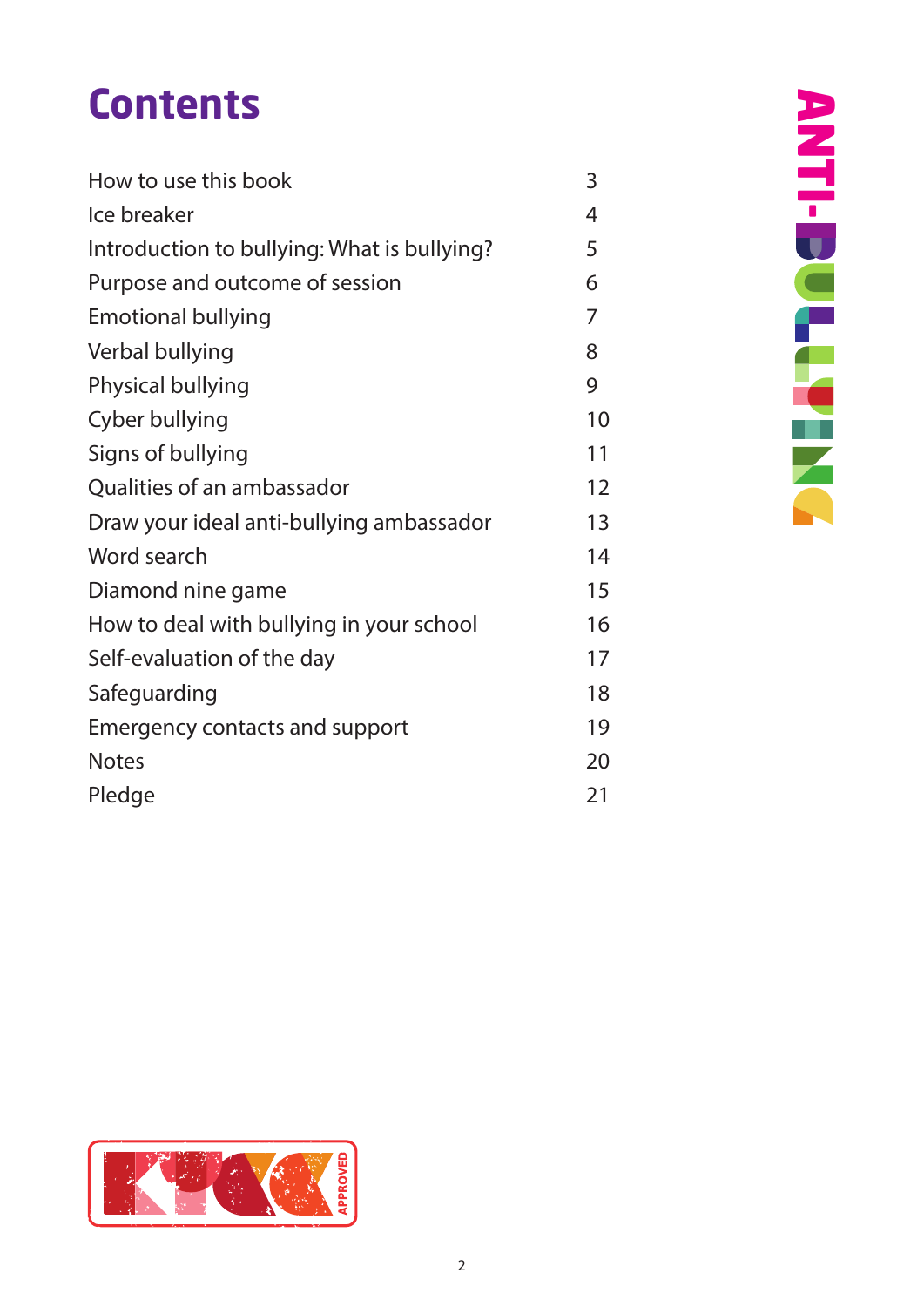#### **How to use this book**

This book contains all that you need to train young people to become anti-bullying ambassadors. Once young people have completed the exercises and signed the pledge, they will be ready to lead the anti-bullying campaign for your school.

The ring-bound book is your school's master copy. Please photocopy the pages and keep as your own personal workbook.

Work through the book page by page. Once you have finished and young people have signed the pledge, get in touch with Kent Youth County Council, who will provide you with a certificate for young people and a certificate to display in your school. We can also help with your first steps developing anti-bullying ambassadors.

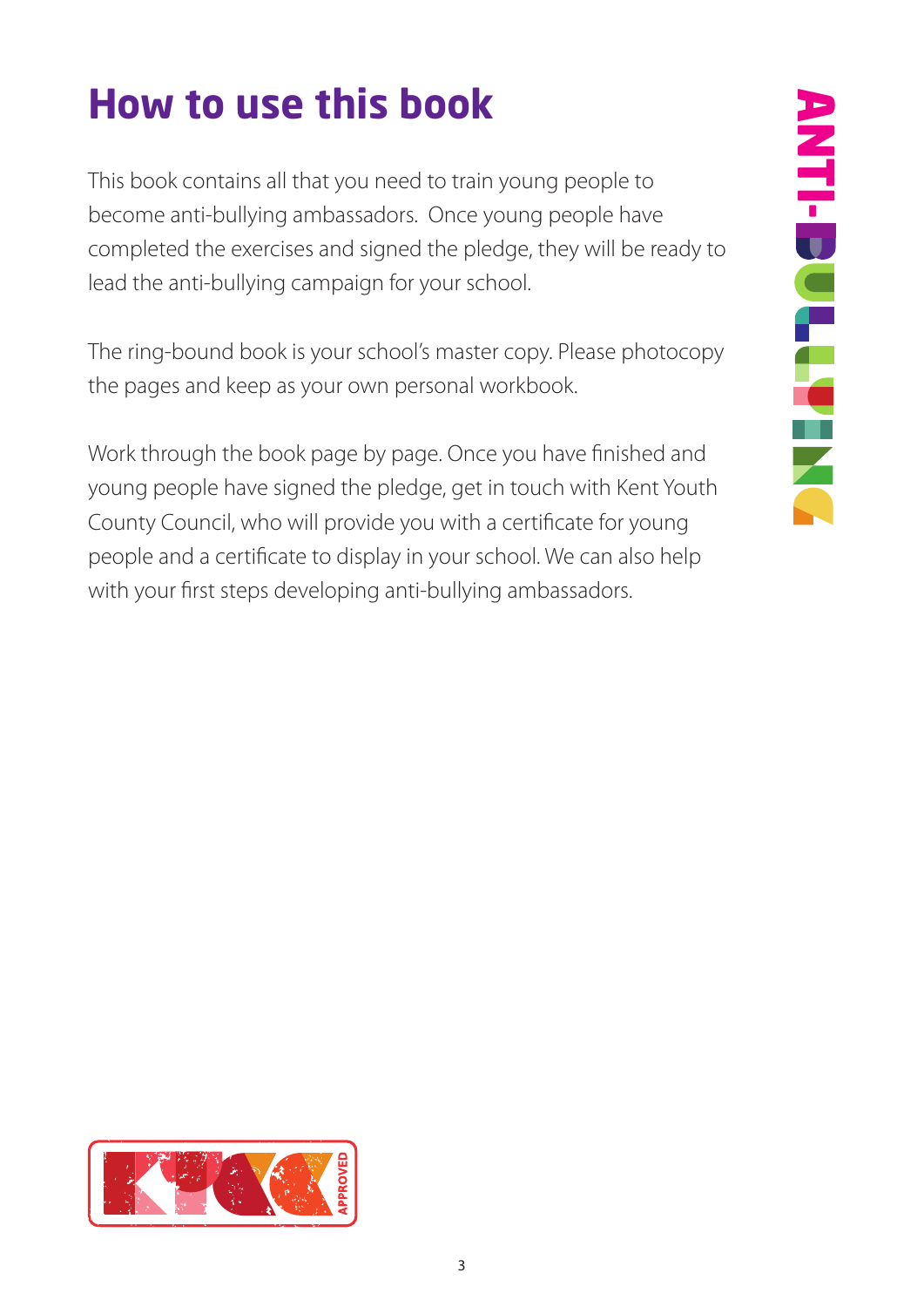#### **Ice breaker**

To start off the session we want you to get to know the people around you, so we need you to find some people who relate to the things in the grid and write their name in the box… Remember you can't use the same person twice!

| Someone who has<br>travelled abroad | Someone who has a<br>pet                        | Someone who has an<br>older sibling            |
|-------------------------------------|-------------------------------------------------|------------------------------------------------|
| Someone who enjoys<br>sport         | Someone who is<br>a confident public<br>speaker | Someone with the<br>same colour eyes as<br>you |
| Someone who wears<br>glasses        | Someone who has<br>blonde hair                  | Someone who can<br>sing a song from<br>Frozen  |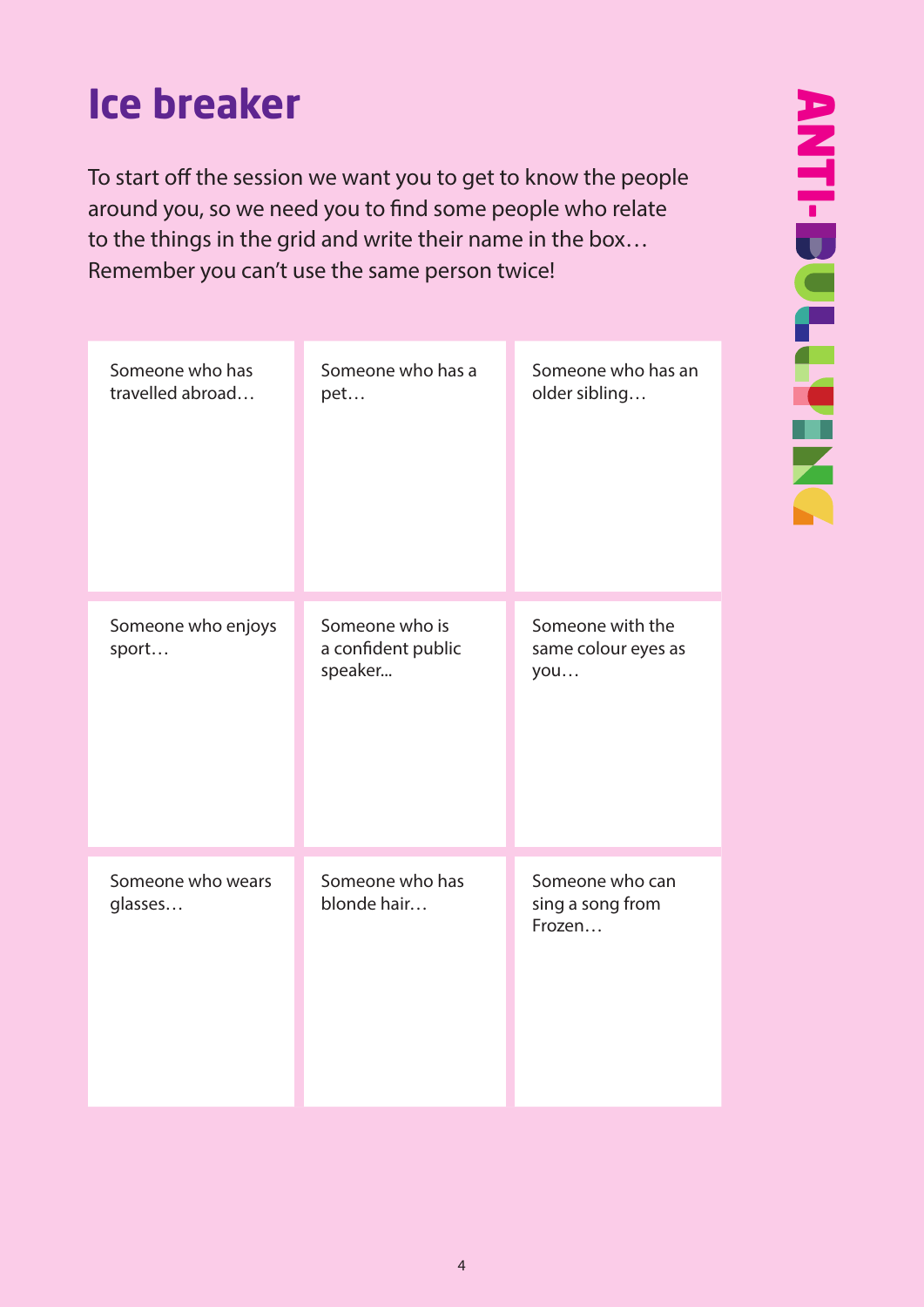#### **Introduction to bullying:**  What is bullying?

The Anti-Bullying Alliance defines bullying as the repetitive, persistent and intentional hurting of one person or group by another person or group, where the relationship involves an imbalance of power. Bullying can be physical, verbal or psychological.

#### **Bullying can take many forms, it can be:**

- emotional being deliberately unfriendly towards others, actively excluding others, tormenting, peer pressure (e.g. hiding property, threatening gestures)
- verbal name-calling, sarcasm, spreading rumours, banter that is hurtful or discriminatory
- physical pushing, kicking, hitting, punching or any use of violence
- cyber sending/posting abusive comments, blackmail, uploading/sharing hurtful images, impersonating somebody or targeting vulnerable people/groups online
- racial deliberately excluding or hurting someone because of their race
- sexual unwanted physical contact or sexually abusive comments
- homophobic because of, or focussing on, the issues of sexuality
- religious/cultural deliberately excluding or hurting someone because of their religious beliefs or association
- material when possessions are stolen or damaged or extortion takes place.

#### **Bullying is not the same thing as a disagreement between two people. Bullying is:**

- usually systematic and repeated, though one-off events can turn into bullying behaviour
- done by a person who perceives themselves as more powerful than the victim
- distressing and hurtful to the victim rather than gentle banter between friends
- usually one way rather than an exchange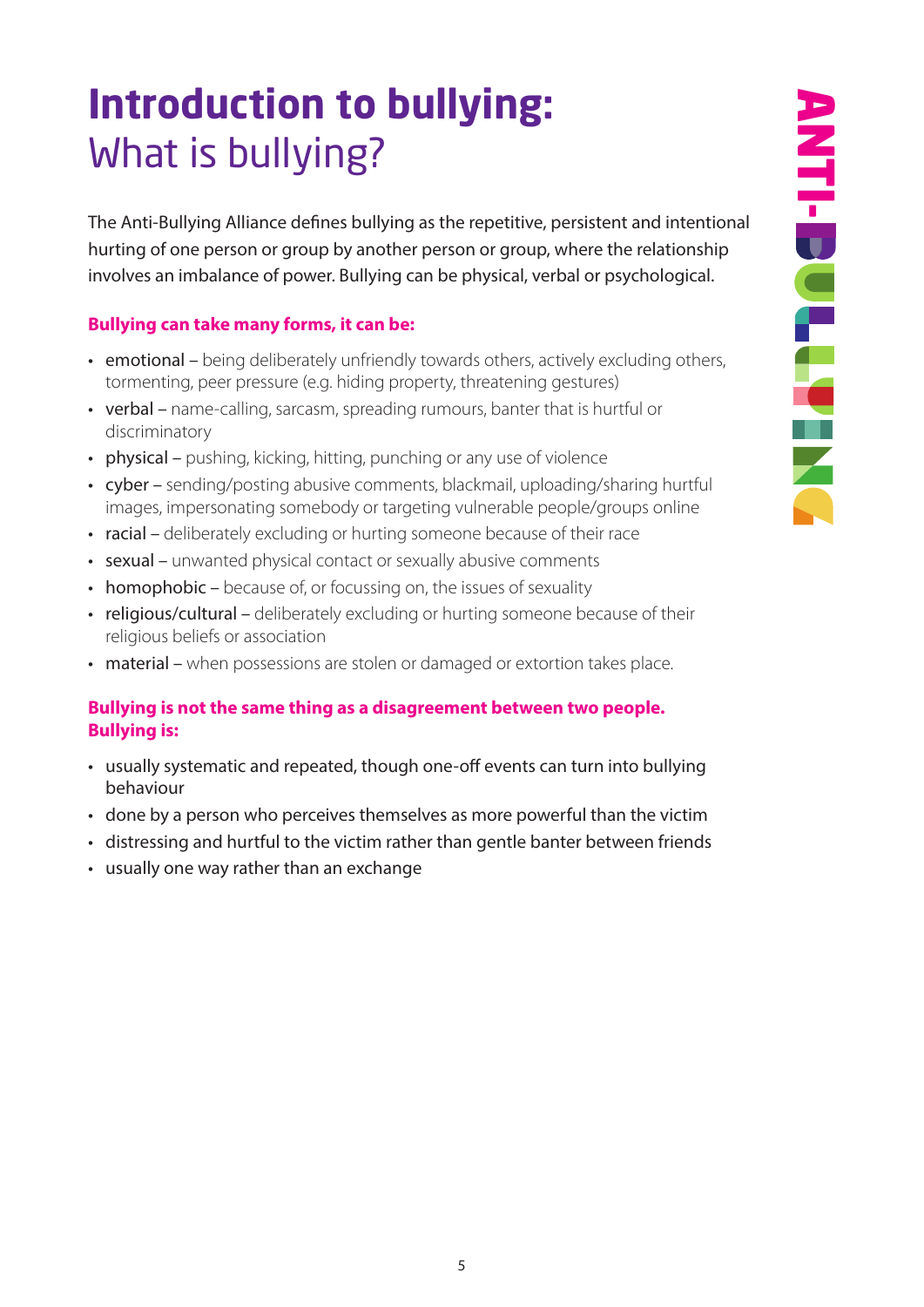#### **Outcome of session**

The idea of this session is to give you the basic knowledge on how to support someone if they feel they are being bullied. This can include listening to them if they want to talk and directing them to further support, if required. You will do this through taking part in different activities, which will teach you more about bullying and how you can help. You will become an anti-bullying ambassador for your school after this.

**You take part in KYCC Anti-Bullying Ambassador Training**

**A reduction in bullying in your school, meaning there will be a more positive environment**

**You will feel equipped to be able to support students if they need some extra help with bullying**

**More students can be trained to be anti-bullying ambassadors**

**Students will not feel afraid to speak out, indicating that the antibullying ambassadors are making a positive**  difference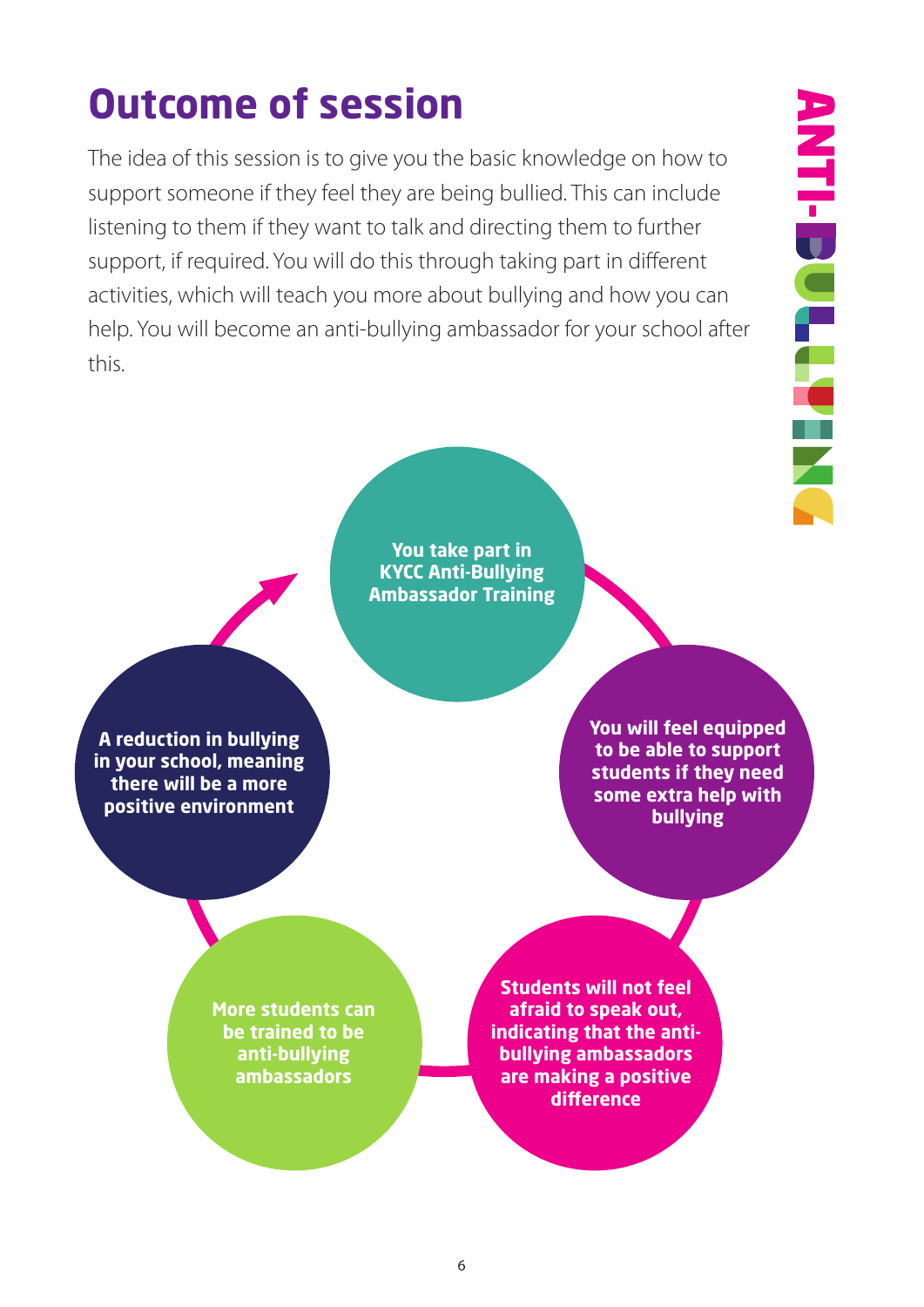## **Emotional bullying**

What do you think emotional bullying is? Use our ideas in the introduction to bullying and develop your own about what emotional bullying is and how you might combat it.



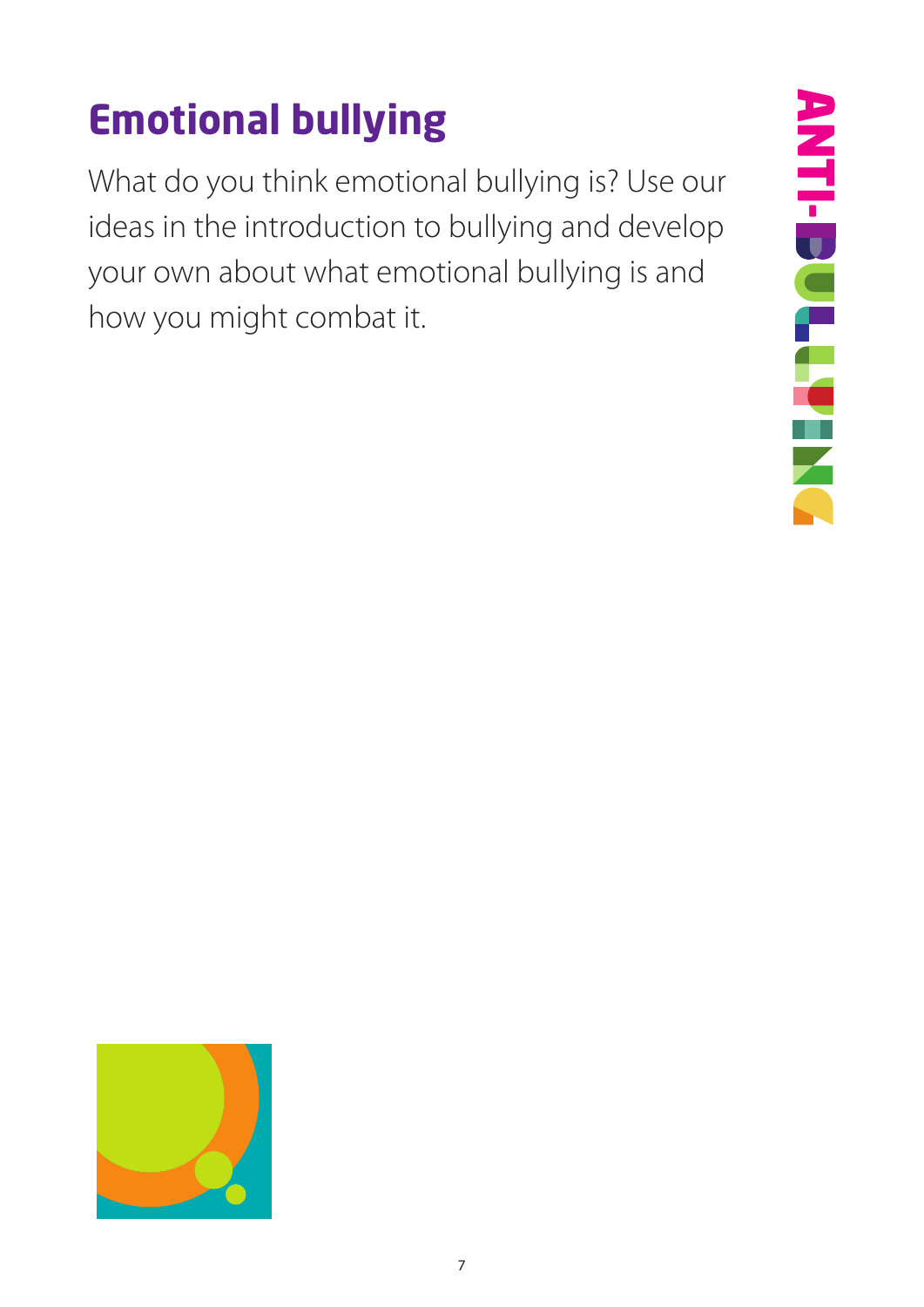#### **Verbal bullying**

How would you describe verbal bullying? Develop your own ideas about verbal bullying and how you might be able to tell if someone is experiencing this.



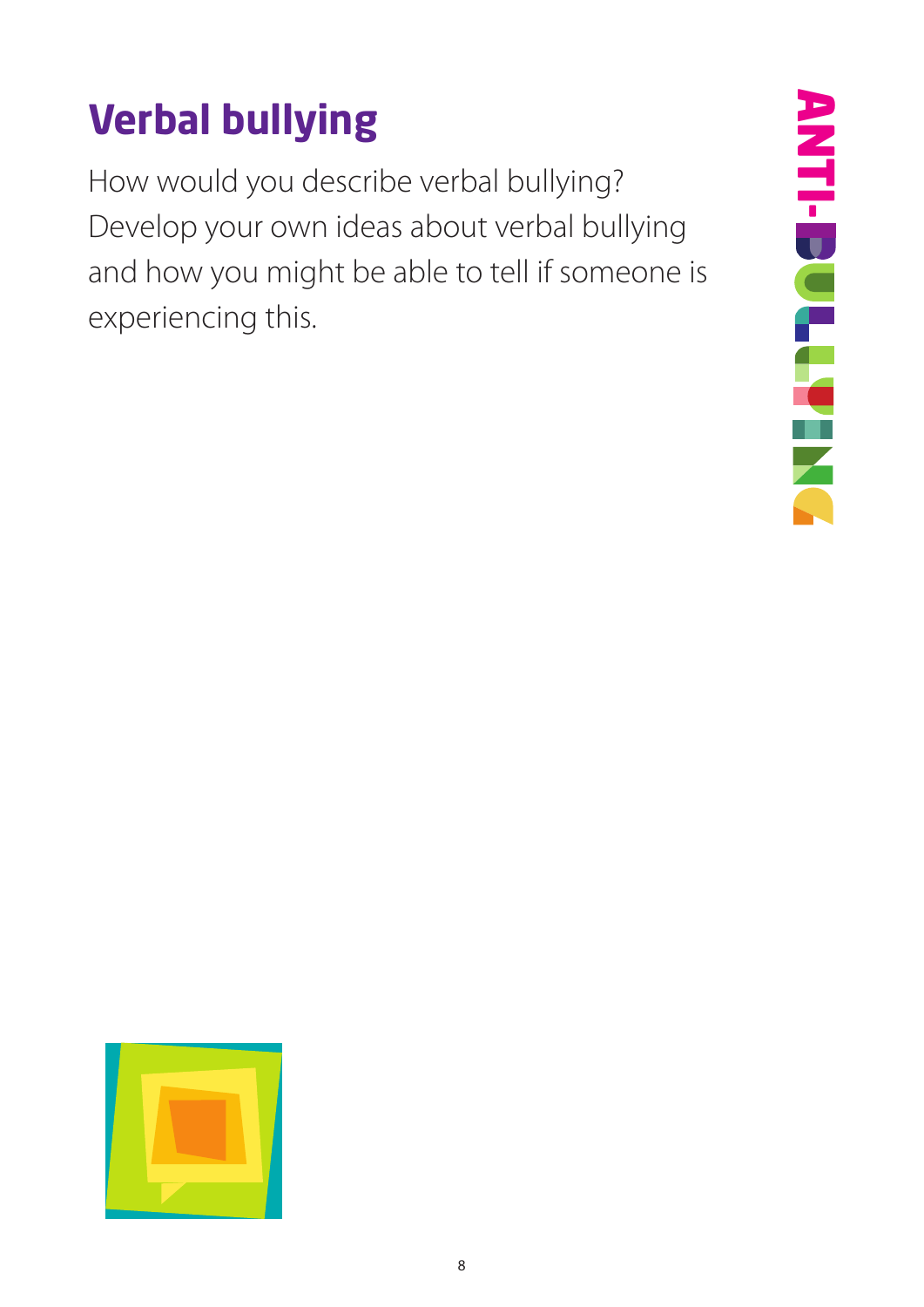# **Physical bullying**

How does physical bullying affect someone? Write down your ideas of what physical bullying is and how you would like to support someone with an issue like this.



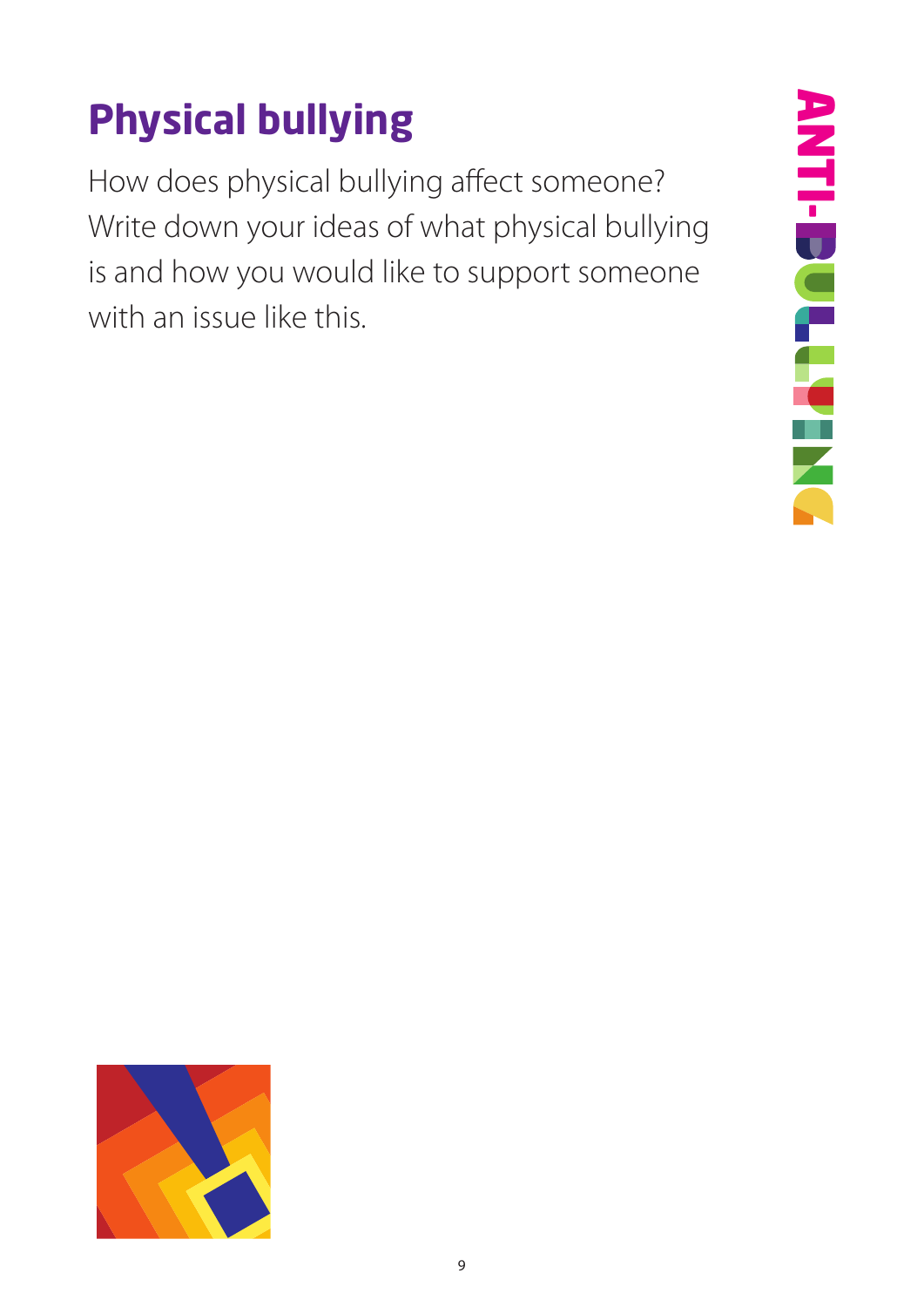# **Cyber bullying**

How does cyber bullying differ from the other types displayed? How would you be able to tell if someone is being cyber bullied and how would you help to deal with it?



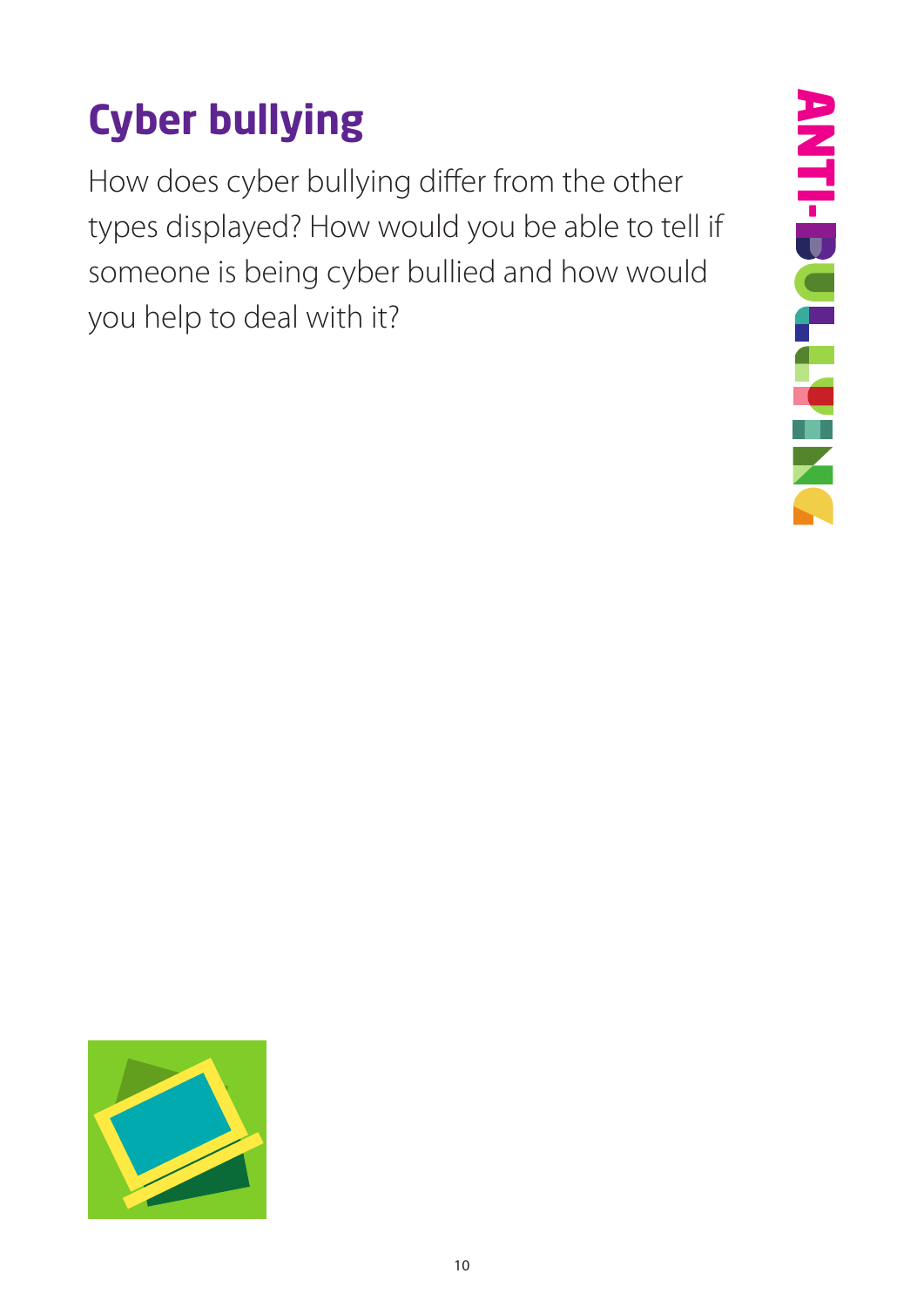# **Spotting the signs of bullying**

In the space below, think of all of the different ways you might be able to spot the signs that someone may be being bullied.

Discuss this with your group and see how many ideas you get.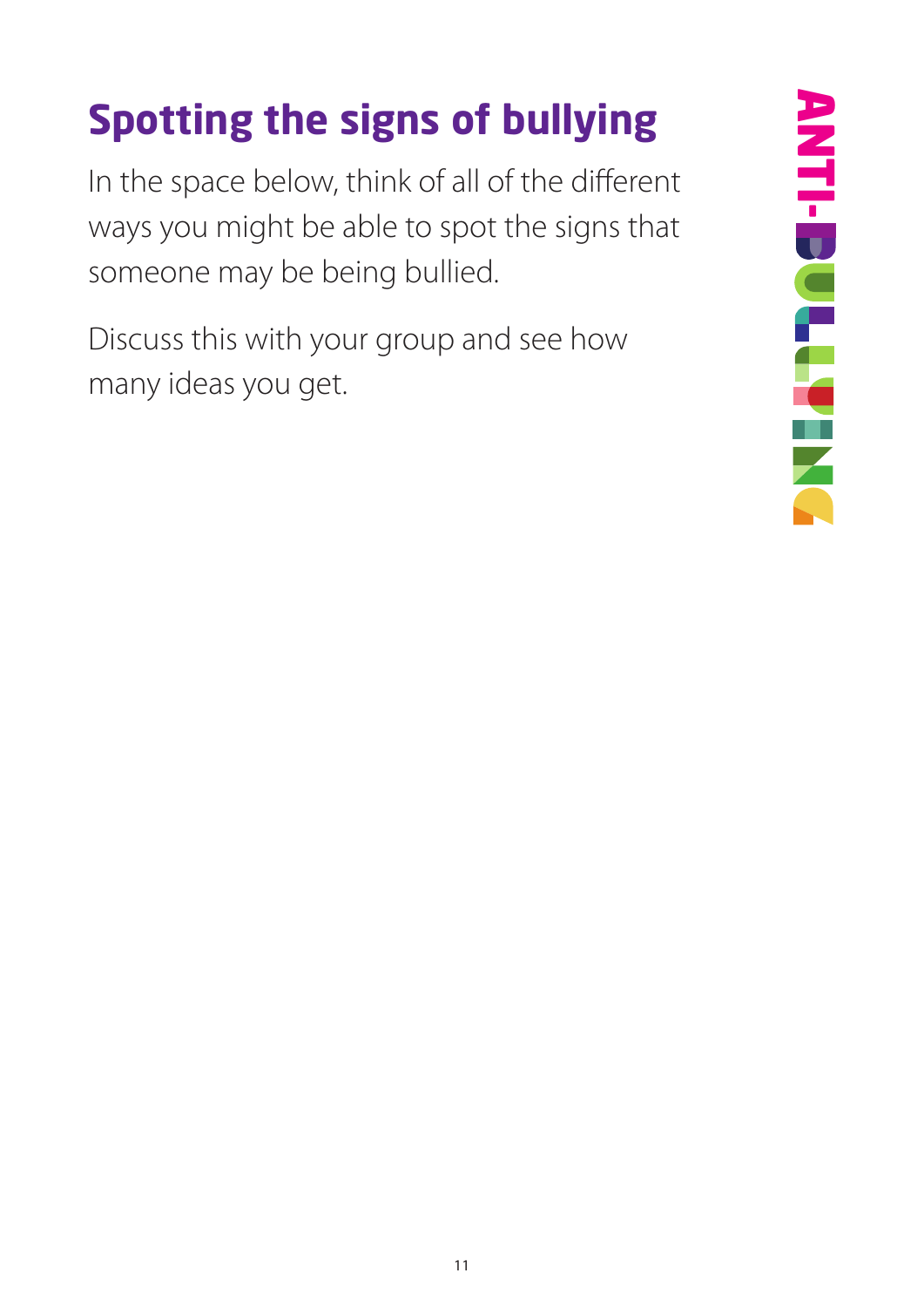## **Qualities of an ambassador**

An anti-bullying ambassador is someone that looks out for bullying, supports those that maybe being bullied and is a listening ear to anyone that may want to talk to someone, other than an adult, about something going on.

Some qualities can include being trustworthy and listening. Can you think of anymore? See if you can write 10 below!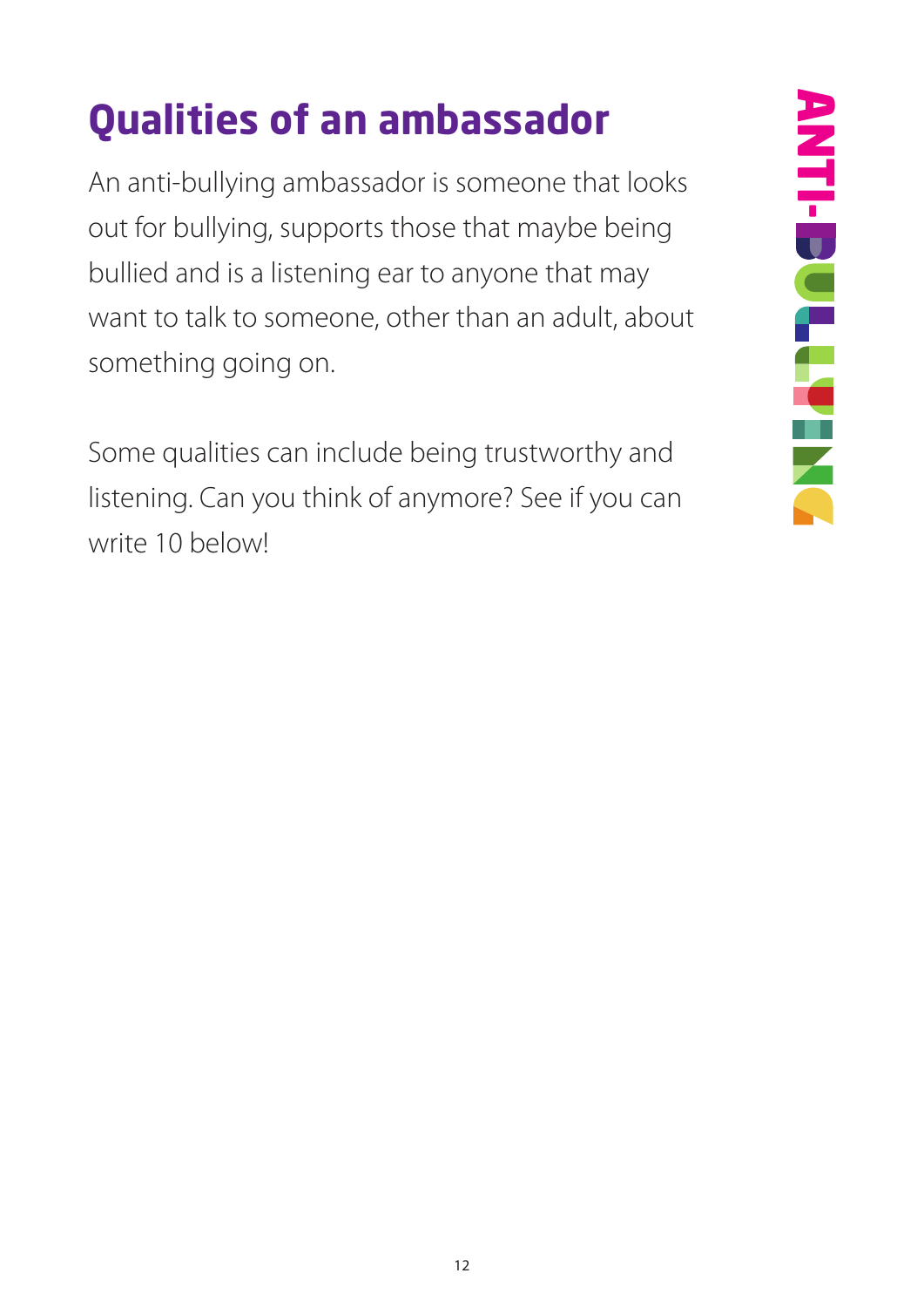#### **Draw your ideal anti-bullying ambassador**

Now that you've thought about what qualities an anti-bullying ambassador might have, we want you to draw what you think the ideal anti-bullying ambassador might look like. In the space below, draw your ambassador and tell us a bit about them!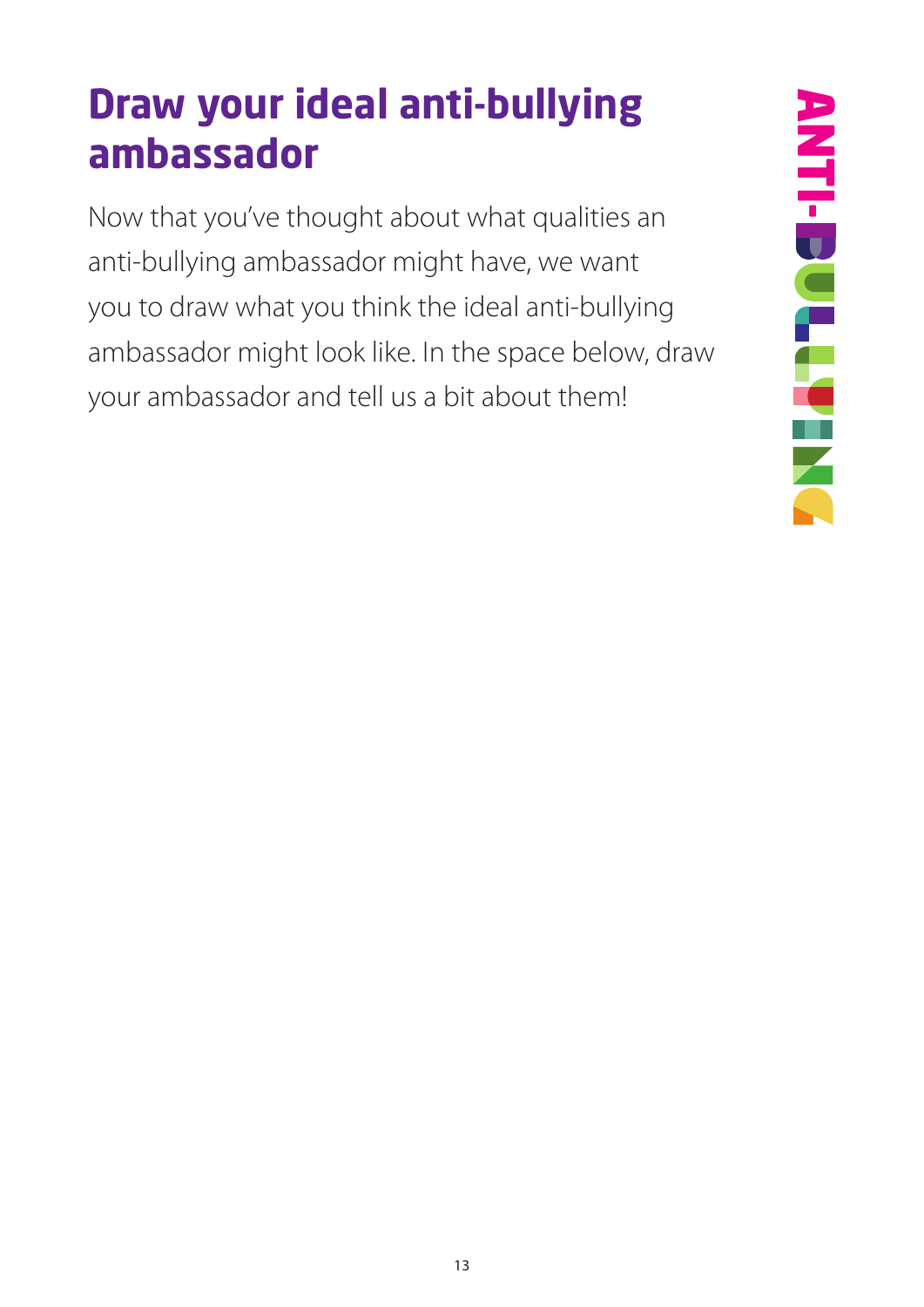#### **Word search**

Find the ten words in the word search, which relate to bullying!

| U           | $\overline{\mathsf{S}}$ | C           | I | A | E           | Т | I           | $\mathsf S$ | P           | O           | U | Н           | J           | Β            | F           | G            | Т            | F           | D            |
|-------------|-------------------------|-------------|---|---|-------------|---|-------------|-------------|-------------|-------------|---|-------------|-------------|--------------|-------------|--------------|--------------|-------------|--------------|
| R           | O                       | G           | B | R | S           | E | R           | U           | I           | $\mathbf O$ | P | $\mathsf S$ | U           | P            | P           | O            | R            | Τ           | O            |
| U           | $\mathsf S$             | C           | ı | A | E           | т | ı           | G           | D           | E           | L | L           | A           | Β            | E           | N            | D            | A           | E            |
| A           | U                       | D           | Е | Т | N           | U | $\mathsf S$ | U           | L           | L           | Е | D           | Е           | G            | $\mathsf R$ | A            | E            | $\mathsf C$ | Τ            |
| D           | J                       | U           | Κ | L | U           | н | G           | Y           | Т           | Е           | F | R           | F           | C            | G           | н            | U            | ı           | Y            |
| $\mathbf O$ | P                       | D           | A | N | M           | Κ | L           | P           | L           | Н           | G | Τ           | R           | Υ            | F           | $\mathsf{V}$ | B            | Н           | U            |
| K           | н                       | Υ           | N | G | н           | U | R           | Н           | Y           | U           | н | G           | D           | Β            | E           | G            | N            | B           | V            |
| Y           | т                       | C           | т | J | Κ           | L | N           | Υ           | $\mathsf R$ | I           | V | G           | $\mathbf O$ | Е            | L           | C            | D            | X           | L            |
| Τ           | E                       | G           | ı | A | E           | Т | I           | S           | C           | X           | I | V           | X           | R            | Κ           | L            | F            | D           | B            |
| R           | $\mathsf S$             | F           | B | V | B           | R | E           | L           | A           | Η           | C | Y           | Т           | E            | F           | R            | F            | C           | Κ            |
| D           | Е                       | E           | U | G | P           | D | т           | C           | $\mathsf C$ | Q           | Т | S           | E           | R            | U           | ı            | O            | P           | L            |
| E           | N                       | L           | L | D | B           | E | U           | A           | D           | J           | I | $\mathbf O$ | A           | B            | U           | $\mathsf S$  | E            | J           | U            |
| U           | R                       | M           | L | J | G           | U | Н           | L           | U           | X           | M | J           | $\mathsf R$ | Υ            | F           | $\mathsf{V}$ | B            | н           | Т            |
| B           | M                       | B           | Y | н | C           | B | Κ           | B           | D           | U           | S | U           | L           | L            | E           | B            | L            | V           | E            |
| N           | Н                       | ı           | ı | G | Υ           | N | U           | C           | A           | Е           | Т | ı           | X           | N            | L           | P            | O            | E           | F            |
| D           | Κ                       | L           | N | V | B           | X | V           | Q           | M           | E           | N | Т           | O           | R            | Κ           | Q            | M            | R           | G            |
| C           | X                       | $\mathsf S$ | G | Е | R           | U | I           | O           | P           | A           | Е | Т           | ı           | S            | X           | L            | N            | B           | Н            |
| U           | $\mathsf S$             | C           | ı | A | Е           | Т | I           | U           | P           | O           | U | н           | J           | B            | F           | G            | Τ            | A           | V            |
| Q           | S                       | A           | F | E | G           | U | Α           | R           | D           | I           | N | G           | X           | $\mathsf{V}$ | J           | C            | $\mathsf{V}$ | L           | I            |
| M           | R                       | Υ           | E | M | $\mathbf O$ | т | I           | O           | N           | A           | L | L           | E           | A            | E           | T            | I            | V           | $\mathsf{N}$ |

**ABUSE ANTIBULLYING CYBER EMOTIONAL**

**MENTOR PHYSICAL SAFEGUARDING SUPPORT**

**VERBAL VICTIM**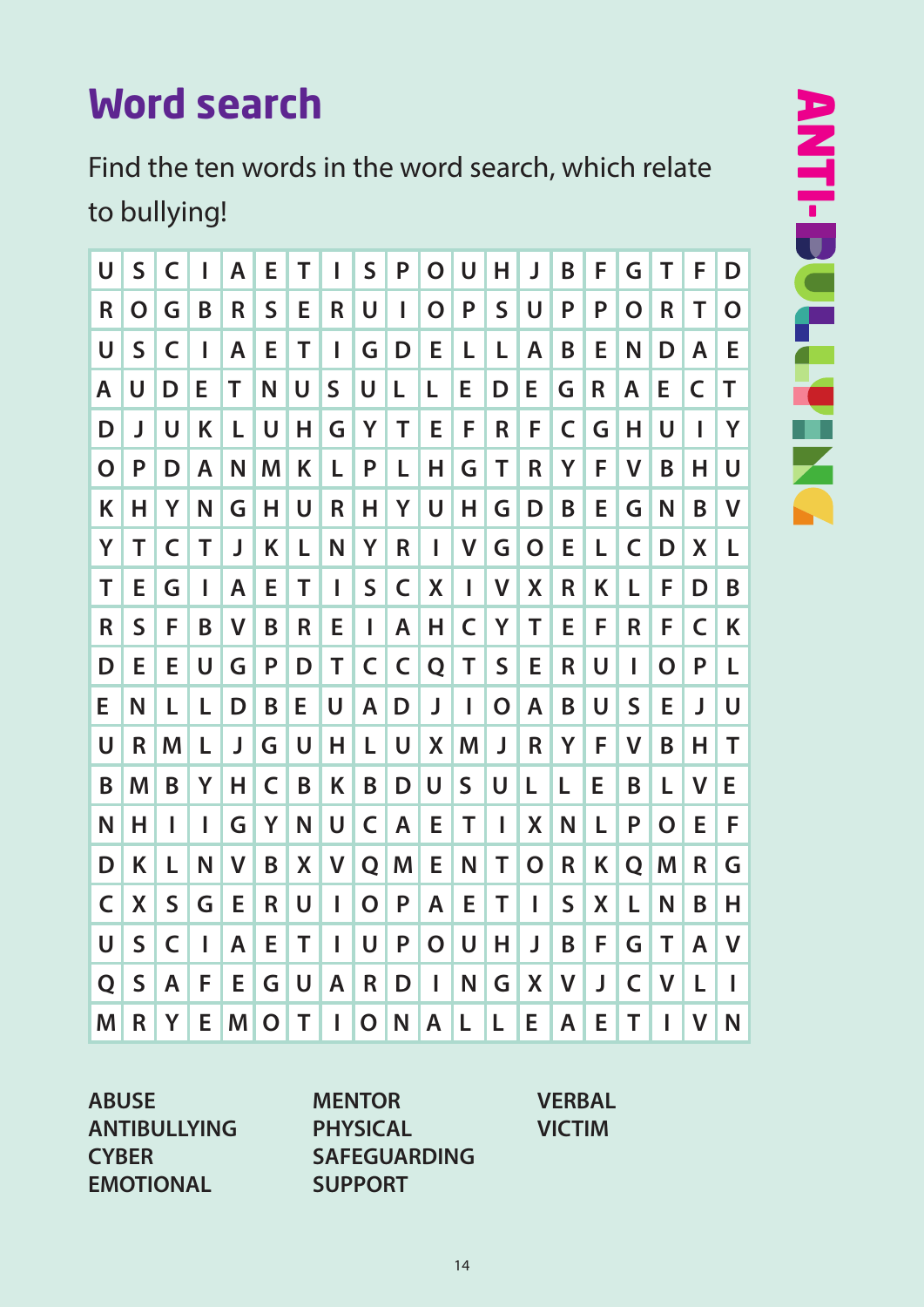### **Diamond nine game**

Using your ideas from the earlier activity, rank in order the qualities you identified for being a great anti-bullying ambassador, with the top being the best quality! You could even think of some more qualities to add in.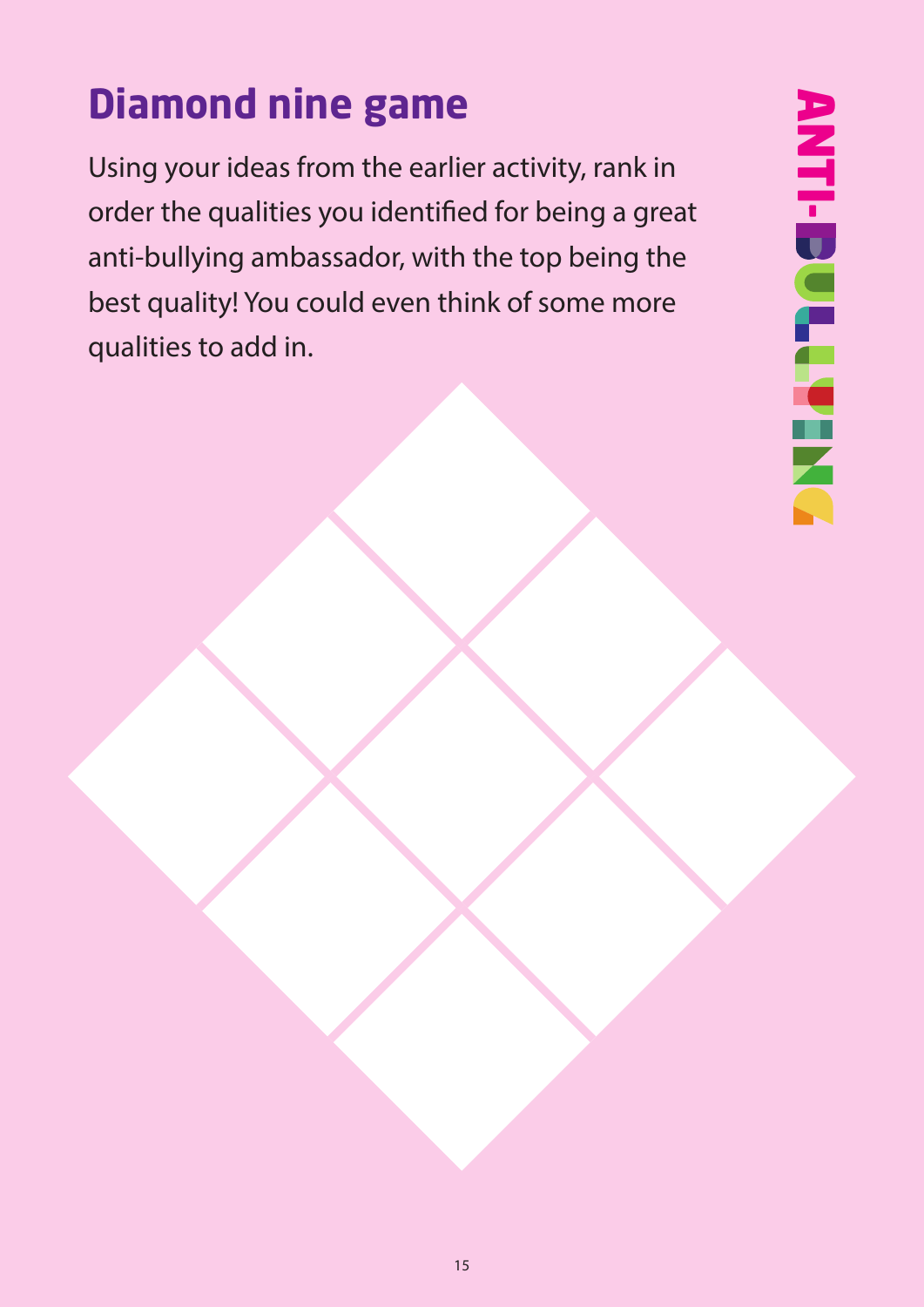#### **How to deal with bullying in your school**

We want you to create an action plan on how you could help deal with bullying in your school following on from this training.

Think about how you can support a range of young people in different ways. Discuss this with your group and then as a whole to create a personalised action plan for your school.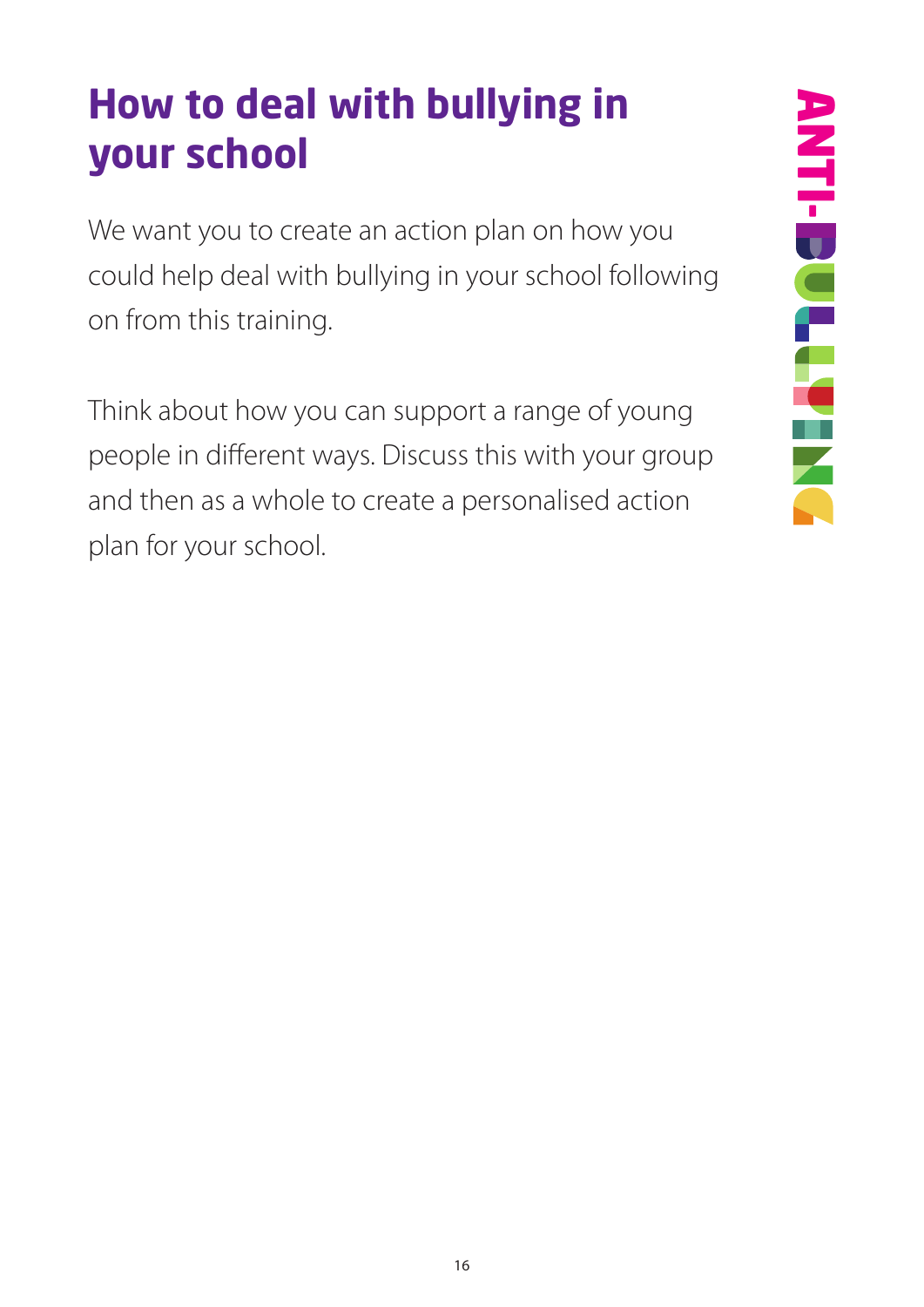#### **Self-evaluation of the day**

What have you learnt throughout the day?

What could we improve?

What did you enjoy most about the training?

What will your school be doing to target bullying?

Can you name the four main types of bullying?

How will you and your school develop from this training session?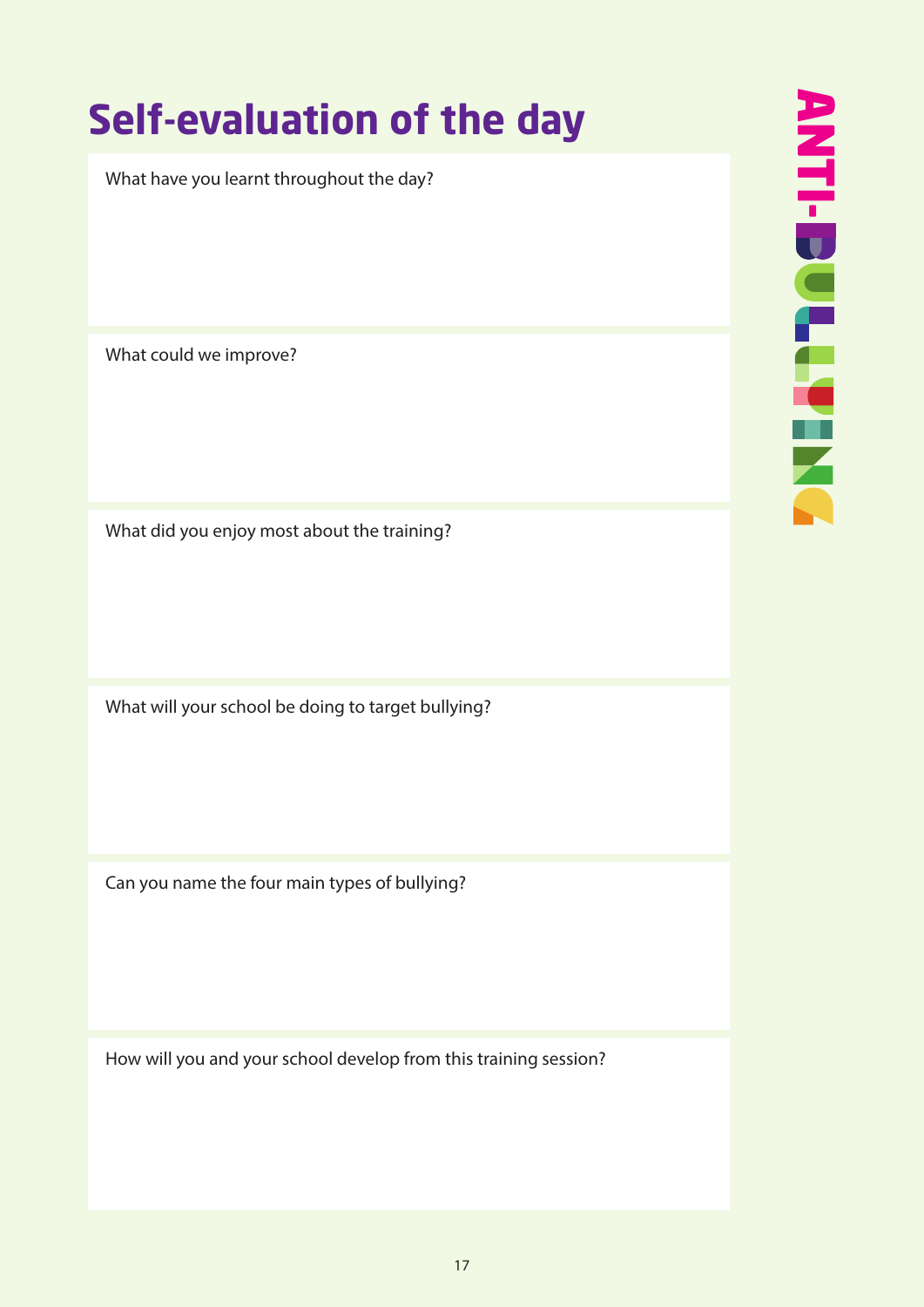# **Safeguarding**

Safeguarding reaches beyond basic child protection and is about promoting the welfare of children and young people and protecting them from harm. Safeguarding is everyone's responsibility.

 One area of safeguarding is preventing and dealing with bullying. According to Young Minds around 70 per cent of young people have been bullied at one time and one million children are bullied every week. This is a serious issue.

Safeguarding also includes guidelines about confidentiality for adults working with young people. Your discussions with an adult will be confidential except for in certain circumstances if the adult feels you or another person is at risk of harm they have to share this information with the appropriate services. A similar policy will apply when you, as an anti-bullying ambassador, are working with another young person. If you are concerned a young person might be putting themselves or another person at risk of harm it is very important to let your teacher know.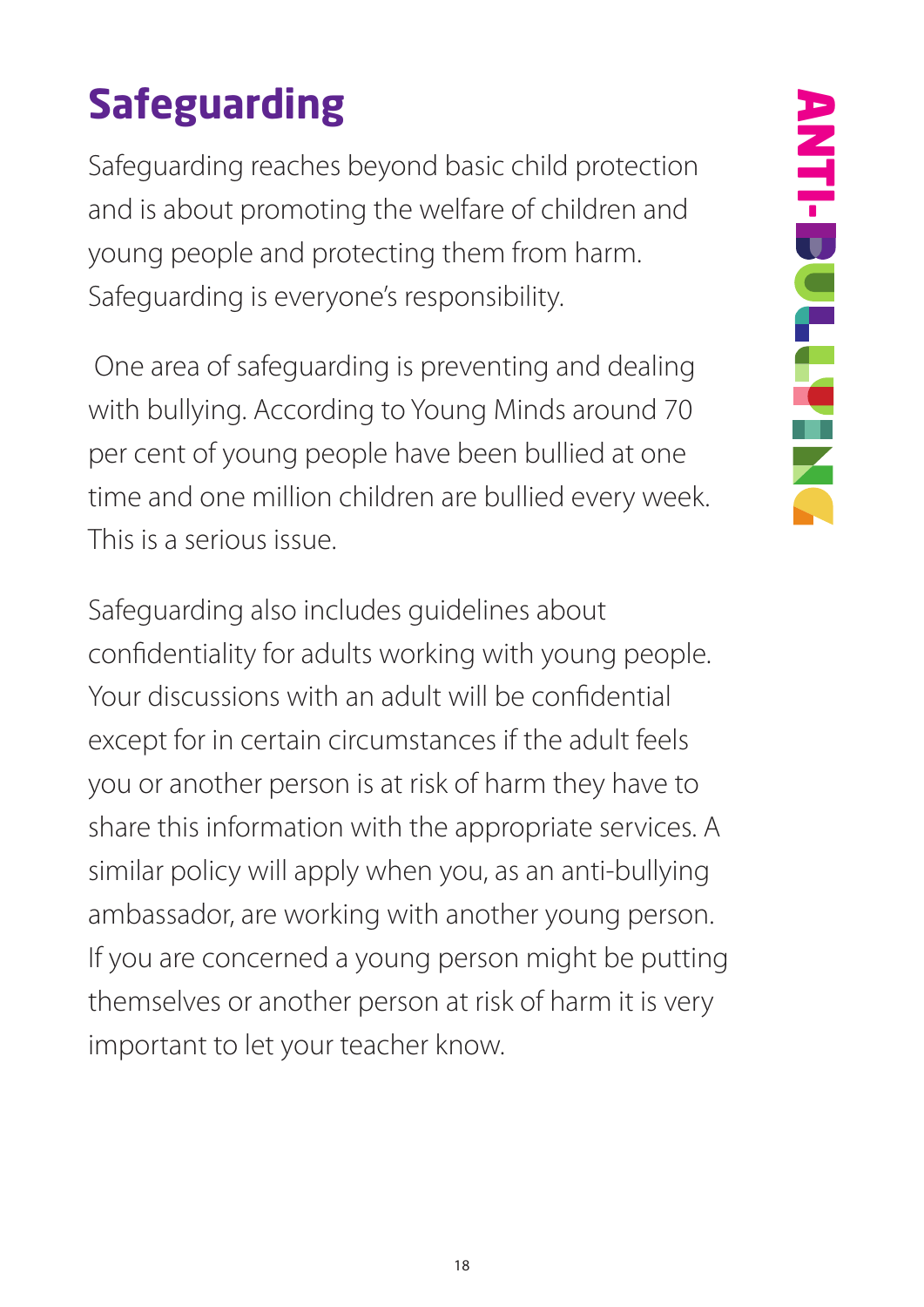#### **Emergency contacts/supports**

#### **Anti-Bullying Alliance**

www.anti-bullyingalliance.org.uk/

**Bullies Out** www.bulliesout.com/young-people/

**Bullying UK** www.bullying.co.uk/

**CEOP** (Child Exploitation & Online Protection) http://ceop.police.uk/safety-centre/

**Childline** 0800 1111 www.childline.org.uk

#### **Childnet International**

www.childnet.com/young-people/secondary

**Kent Police** (non-emergency): Call 101

#### **Young Minds**

Parent helpline - 0808 802 5544 www.youngminds.org.uk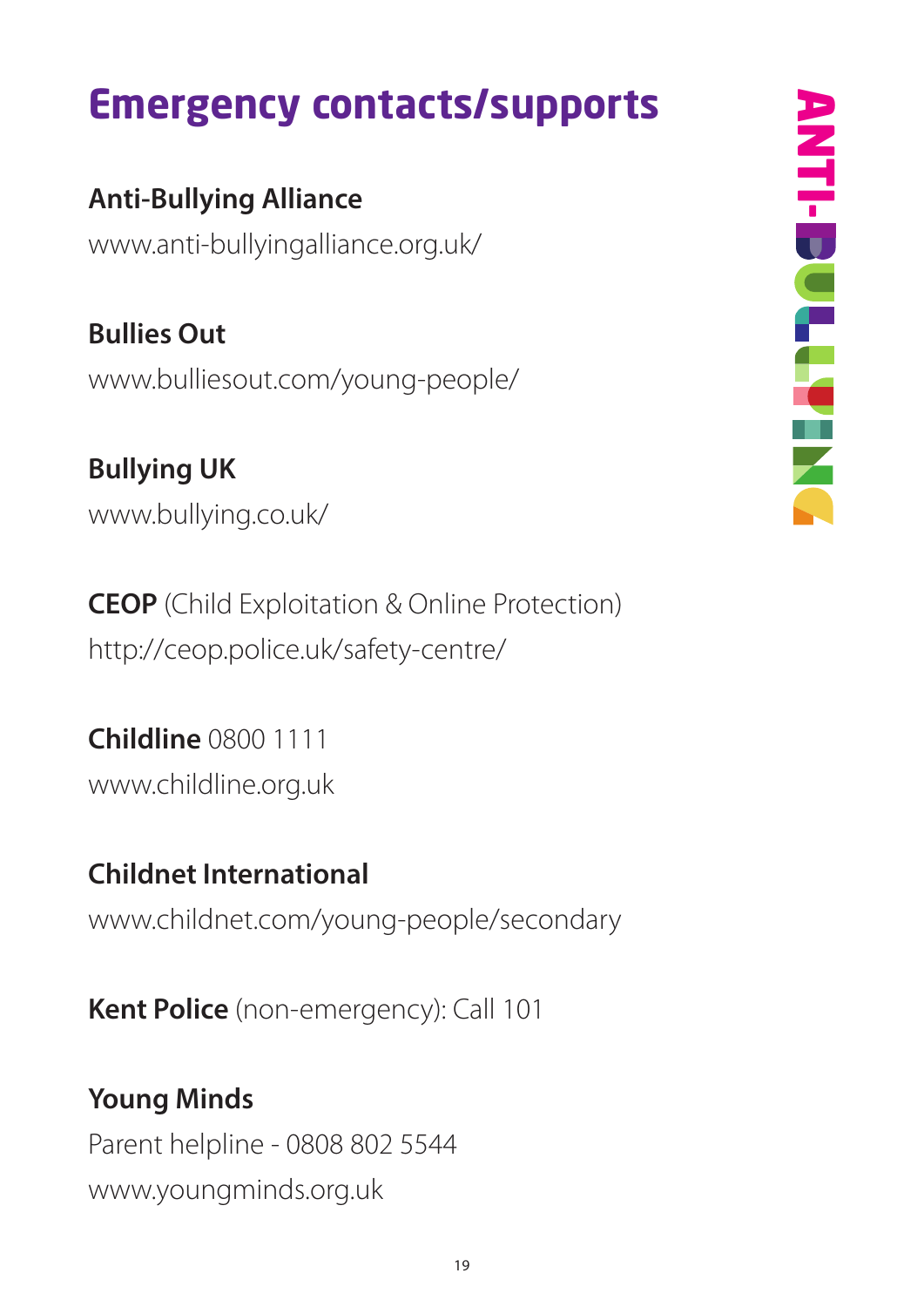#### **NOTES**

ANTI-DULLANIN